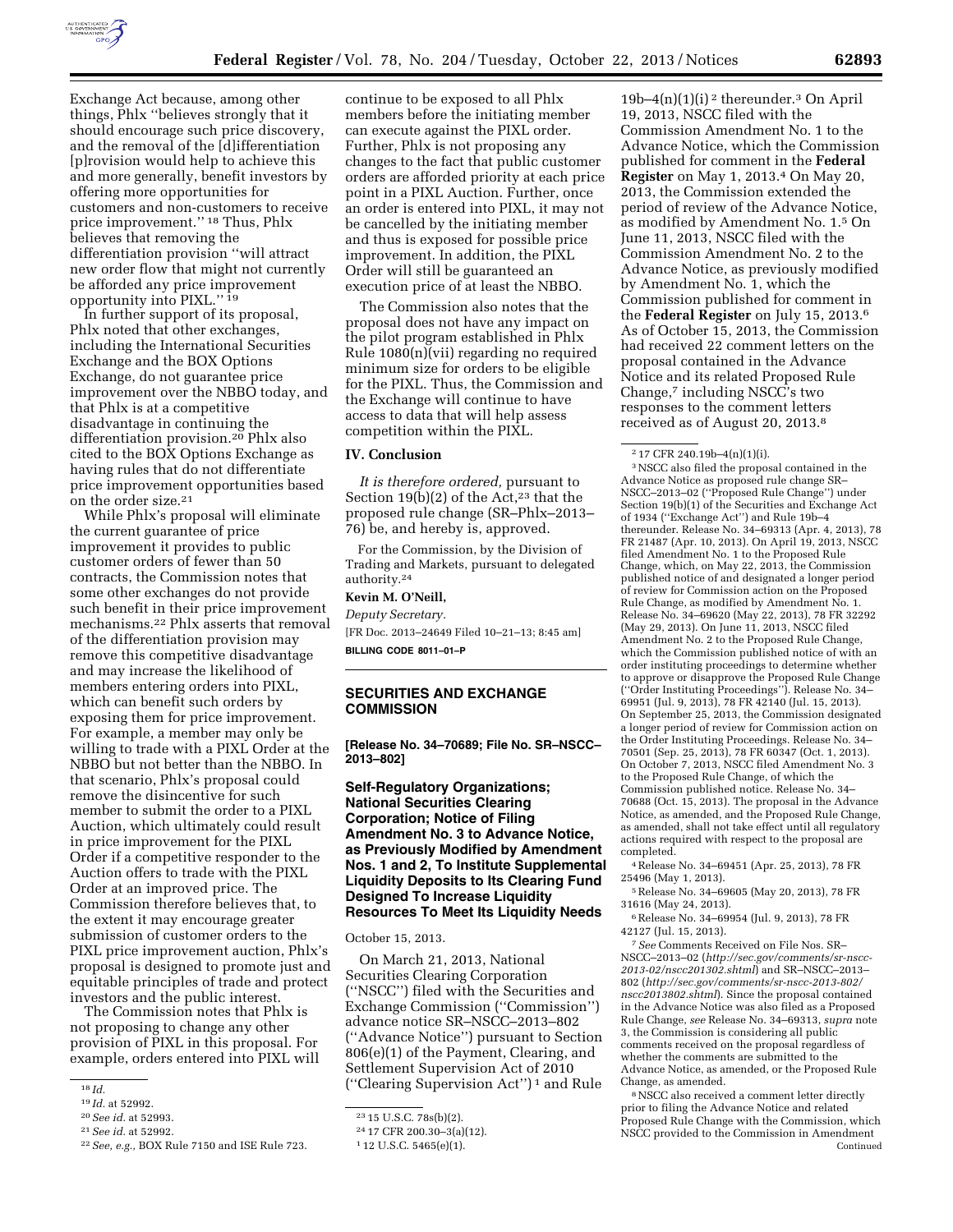Pursuant to Section 806(e)(1) of the Clearing Supervision Act 9 and Rule  $19b-4(n)(1)(i)$ <sup>10</sup> thereunder, notice is hereby given that on October 4, 2013, NSCC filed with the Commission Amendment No. 3 to the Advance Notice, as previously modified by Amendment Nos. 1 and 2, as described in Item I, II and III below, which Items have been prepared primarily by NSCC. The Commission is publishing this notice to solicit comments on the Advance Notice, as modified by Amendment No. 3, from interested persons.11

# **I. Clearing Agency's Statement of the Terms of Substance of the Advance Notice**

The Advance Notice, as modified by Amendments No. 1, No. 2, and No. 3, is a proposal by NSCC to amend its Rules & Procedures (the ''NSCC Rules'') to provide for supplemental liquidity deposits to its Clearing Fund (the ''NSCC Clearing Fund'') to ensure that NSCC has adequate liquidity resources to meet its liquidity needs (the ''SLD Proposal'' or sometimes the ''Proposal''), as described below. NSCC filed Amendment No. 3 (this ''Amendment'') to the Advance Notice, as previously modified by Amendment No. 1 and No. 2, in order to delete the provisions in the proposed Rule relating to Regular Activity Liquidity Obligations (as defined), to respond to concerns raised by Members. As a result the Proposal, as revised, would impose supplemental liquidity obligations on affected Members only with respect to activity relating to monthly options expiry periods (defined in the proposed Rule as ''Special Activity Liquidity Obligations'').

## **II. Clearing Agency's Statement of the Purpose of, and Statutory Basis for, the Advance Notice**

In its filing with the Commission, NSCC included statements concerning the purpose of and basis for the Advance Notice, as modified by Amendment No. 3, and discussed any comments it received on the Advance Notice. The text of these statements may be examined at the places specified in Item IV below. NSCC has prepared summaries, set forth in sections A, B,

and C below, of the most significant aspects of such statements.

*(A) Advance Notice Filed Pursuant to Section 806(e) of the Payment, Clearing and Settlement Supervision Act* 

### 1. Description of Change

## Existing Proposal

As noted in the original proposal contained in the Advance Notice, as modified by Amendments No. 1 and No. 2, the SLD Proposal would modify the NSCC Rules to add a new Rule 4(A), to establish a supplemental liquidity funding obligation designed to cover the liquidity exposure attributable to those Members and families of affiliated Members (''Affiliated Families'') that regularly incur the largest gross settlement debits over a settlement cycle during both times of normal trading activity (''Regular Activity Periods'') and times of increased trading and settlement activity that arise around monthly options expiration dates (''Options Expiration Activity Periods'').

Under the existing Proposal, the Liquidity Obligation of a Member or Affiliated Family with respect to a Regular Activity Period (a ''Regular Activity Liquidity Obligation'') or an Options Expiration Activity Period (a ''Special Activity Liquidity Obligation'') would be imposed on the 30 Members or Affiliated Families who generate the largest aggregate liquidity needs over a settlement cycle that would apply in the event of a closeout (that is, over a period from date of default through the following three settlement days), based upon an historical look-back period. The calculations for both the Regular Activity Liquidity Obligation and the Special Activity Liquidity Obligation were designed so that NSCC has adequate liquidity resources to enable it to settle transactions, notwithstanding the default of one of these 30 largest Members or Affiliated Families during Regular Activity Periods, as well as during Options Expiration Activity Periods. The liquidity obligations imposed on Members of Affiliated Families would be apportioned among the Members in that Affiliated Family in proportion to the liquidity risk (or peak exposure) they present to NSCC. The Regular Activity Liquidity Obligation of an Unaffiliated Member or Affiliated Family that has a Regular Activity Liquidity Obligation (a Regular Activity Liquidity Provider) is satisfied by such Regular Activity Liquidity Provider making a Regular Activity Supplemental Deposit to the Clearing Fund in the amount of its Regular Activity Liquidity Obligation, offset by (i) the total amount (if any) if its commitment and the

commitment of its ''Designated Lender'' under NSCC's committed line of credit (the ''Credit Facility'') and (ii) a share of the unallocated commitments of other lenders under the Credit Facility.

The cash deposit in respect of a Special Activity Liquidity Obligation (a ''Special Activity Supplemental Deposit'') is structured in the existing SLD Proposal to address any additional liquidity shortfalls (over and above NSCC's other available liquidity resources) that arise during the heightened activity period around monthly options expiration. As such, these additional Special Activity Supplemental Deposits would be required to be maintained on deposit with NSCC only through the completion of the related settlement cycle and for a few days thereafter.

### Objections From Commenters

The key concerns raised by commenters with respect to the existing SLD Proposal were as follows:

First, commenters claimed that Members were not sufficiently consulted or involved during the development of the Proposal (even though NSCC management conducted significant Member outreach), so that the Proposal lacked input that could have potentially resulted in a less burdensome approach.

Second, commenters claimed that the Proposal was anticompetitive or discriminatory because the obligation to provide supplemental liquidity was imposed on only the 30 largest Unaffiliated Members or Affiliated Families (even though those Members collectively represent approximately 85% of NSCC's total membership by peak liquidity needs), rather than all Members of NSCC. This concern was raised in the context of Regular Activity Supplemental Deposits.

Third, commenters claimed that the existing Proposal was anticompetitive or discriminatory because, with respect to Regular Activity Supplemental Deposits, it gave a dollar for dollar credit for commitments made by Regular Activity Liquidity Providers or their Designated Lenders under the Credit Facility—supposedly favoring Regular Activity Liquidity Providers with affiliated banks.

NSCC believes that the proposed amendments and items described below address or mitigate all of these concerns.

#### Proposed Amendments

NSCC is proposing to amend the existing SLD Proposal by removing those provisions that, collectively, deal with the imposition of Regular Activity Liquidity Obligations, while

No. 1 to the filings. *See* Exhibit 2 to File No. SR– NSCC–2013–802 (*[http://sec.gov/rules/sro/nscc/](http://sec.gov/rules/sro/nscc/2013/34-69451-ex2.pdf) [2013/34-69451-ex2.pdf](http://sec.gov/rules/sro/nscc/2013/34-69451-ex2.pdf)*).

<sup>9</sup> 12 U.S.C. 5465(e)(1).

<sup>10</sup> 17 CFR 240.19b–4(n)(1)(i).

 $^{\rm 11}\,$  Defined terms that are not defined in this notice are defined in Amended Exhibit 5 to the Advance Notice, available at *[http://sec.gov/rules/](http://sec.gov/rules/sro/nscc.shtml) [sro/nscc.shtml,](http://sec.gov/rules/sro/nscc.shtml)* under File No. SR–NSCC–2013– 802, Additional Materials.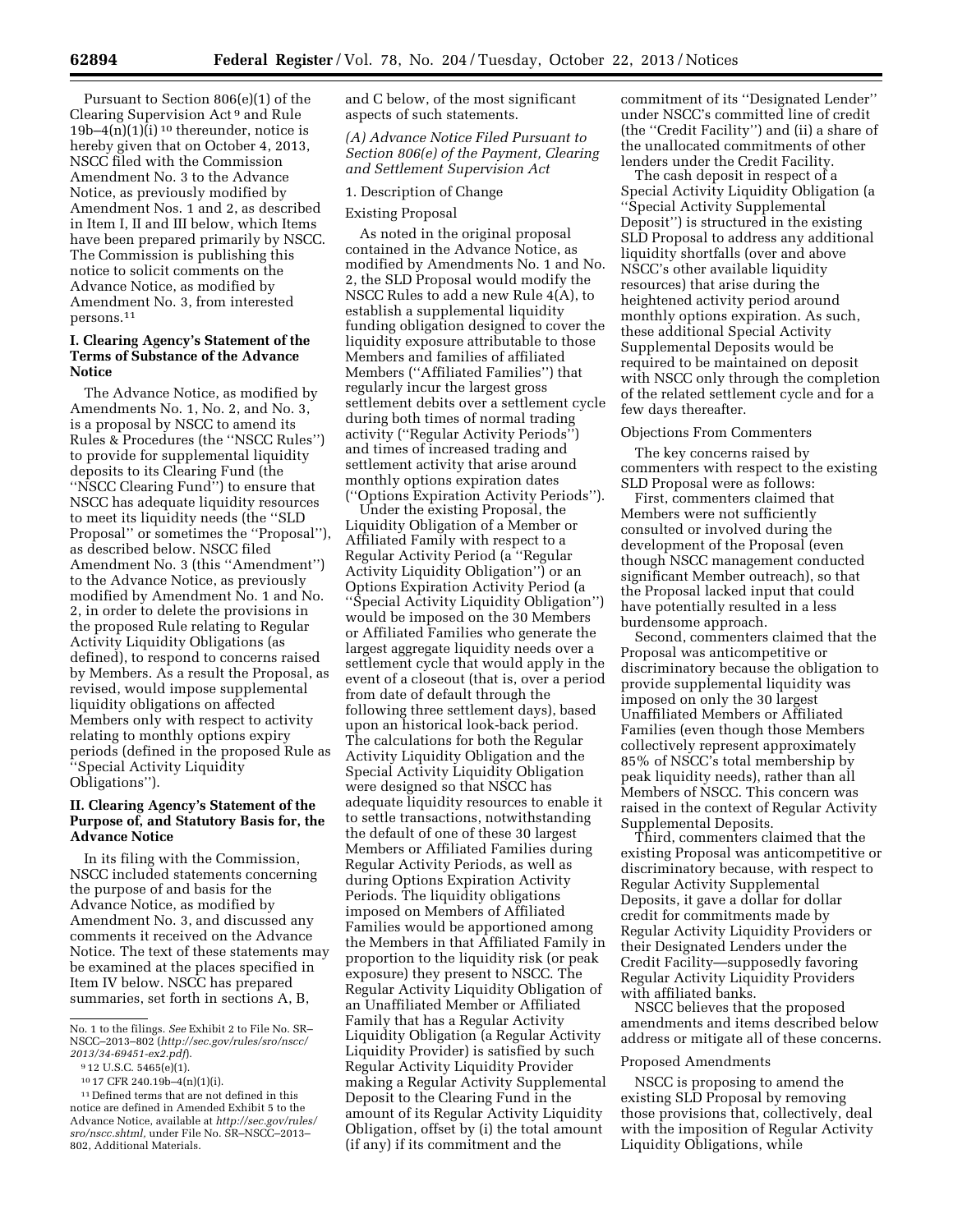maintaining the provisions relating to Special Activity Liquidity Obligations. The proposed Rule, as so revised, would thus impose only Special Activity Liquidity Obligations with respect to the heightened activity of Options Expiration Activity Periods (that is, the four days beginning with the Friday that precedes the monthly expiration date for stock options, and ending on the third settlement day following). Under the revised Proposal, as under the existing Proposal as it relates to Special Activity Liquidity Obligations, only those Unaffiliated Members or Affiliated Families among the top 30 whose activity during monthly Options Expiration Activity Periods generate liquidity needs in excess of NSCC's then available liquidity resources will be obligated to fund such additional amounts. That is, the allocation formula ratably applies the additional amount needed during the relevant Options Expiration Activity Period based upon the affected Member's Special Activity Peak Liquidity Exposure. To the extent that a Member's Special Activity Peak Liquidity Exposure is less than or equal to NSCC's then available liquidity resources, its share of the Special Activity Peak Liquidity Need will be zero.

In addition, under the revised SLD Proposal, as under the existing Proposal as it relates to Special Activity Liquidity Obligations, Unaffiliated Members and Affiliated Families, will be able to manage their exposures by making Special Activities Prefund Deposits where they project their own activity will increase their liquidity exposure. For example, if a Special Activity Liquidity Provider anticipates that its Special Activity Peak Liquidity Exposure at any time during a particular Options Expiration Activity Period will be greater than the amount calculated by NSCC, it can make an additional cash deposit to the Clearing Fund (in excess of its Required Deposit) that it designates as a ''Special Activity Prefund Deposit.'' However, to the extent that a Member fails to adequately prefund its activity, it may be subject to a Special Activity Liquidity Call in the same manner as provided in the existing Proposal.

With these changes, NSCC is removing those provisions of the existing SLD Proposal that generated most concern from commenters, while retaining those provisions that enable NSCC to collect additional liquidity resources to cover the heightened liquidity needs that arise during monthly Options Expiration Activity Periods. Every Unaffiliated Member and Affiliated Family among the top 30

whose activity causes a liquidity need in excess of NSCC's available liquidity resources will contribute ratably to such shortfall, so the Proposal fairly and equitably apportions the obligation among those Unaffiliated Members and Affiliated Families whose activity cause the need. The removal of those provisions relating to how commitments under the Credit Facility would be credited against the cash deposit obligations of Regular Activity Liquidity Providers render concerns about such allocation moot.

As indicated in NSCC's August 20, 2013 letter to the Commission, DTCC is separately establishing a standing member-based advisory group, the Clearing Agency Liquidity Council (''CALC''), as a forum for the discussion of liquidity and liquidity-related financing needs and trends. The CALC will initially focus on liquidity initiatives currently being considered by NSCC to address liquidity funding during periods of normal activity, including issues raised by commenters on the existing SLD Proposal. In response to commenters' more general concerns regarding NSCC's reliance on the Credit Facility and related refinancing risk, NSCC will review with the CALC the financing options available to NSCC to supplement the Clearing Fund as a liquidity resource, and the related costs of those options. Any new initiatives proposed as a result of the CALC review that require regulatory approval will be addressed in a separate filing.

*Reporting.* As noted in the previous amendment to the Advance Notice, NSCC agrees that Members have to be able to plan for their liquidity obligations. At the same time, NSCC also believes it is critical that Members understand the risks that their own activity presents to NSCC, and be prepared to monitor their activity and alter their behavior if they want to minimize the liquidity risk they present to NSCC. Accordingly, NSCC will make available to each Member a daily report showing the amount of liquidity NSCC would need in the event of the default of such Member. Separately, NSCC will provide, and continue to discuss with Special Activity Liquidity Providers, the reports regarding their Special Activity Liquidity Obligations as currently provided in the proposed Rule.

Finally, the amendment makes certain technical corrections and clarifies the time period for when Special Activity Liquidity Calls must be satisfied.

*Implementation Timeframe.* The SLD Proposal will be implemented on February 1, 2014. As a result, the first time that Members will be obligated to

fund any Special Activity Supplemental Deposits will be for the Options Expiration Activity Period in February 2014. NSCC Risk staff will provide to affected Members their Special Activity Peak Liquidity Exposures for the relevant Special Activity Lookback Period by no later than January 15, 2014.

### 2. Anticipated Effect on Management of Risk

As described in above, NSCC is proposing to amend the Advance Notice to address concerns raised by commenters, by removing provisions relating to Regular Activity Liquidity Obligations, while maintaining provisions relating to Special Activity Liquidity Obligations. NSCC believes that the SLD Proposal, as amended hereby, has been designed to mitigate any unintended impact on competition that may have been perceived by the existing SLD Proposal, while ameliorating liquidity risk by providing NSCC with a mechanism to cover peak liquidity needs relating to options expiry periods.

#### *(B) Comments on Competition*

NSCC believes that the revised SLD Proposal will not impose any burden on competition that is not necessary or appropriate in furtherance of the purposes of the Securities and Exchange Act of 1934, as amended (''Exchange Act''). The Special Activity Liquidity Obligations imposed on Special Activity Liquidity Providers will ensure that all Unaffiliated Members and Affiliated Families whose activity present liquidity exposure to NSCC during periods of heightened activity during Options Expiration Activity Periods fairly and equitably contribute to NSCC's liquidity resources for settlement. NSCC believes the changes that have been made to the existing Proposal fully address the concerns raised by commenters, and eliminate any impact that the SLD Proposal might have on competition. To the extent there remains any perceived burden on competition caused by the Proposal, NSCC believes that such burden is not unreasonable or inappropriate to prevent systemic risk given that the Proposal contributes to the goal of financial stability in the event of Member default.

## *(C) Clearing Agency's Statement on Comments on the Advance Notice Received From Members, Participants, or Others*

Written comments on the Advance Notice, including NSCC's formal response to the written comments, have